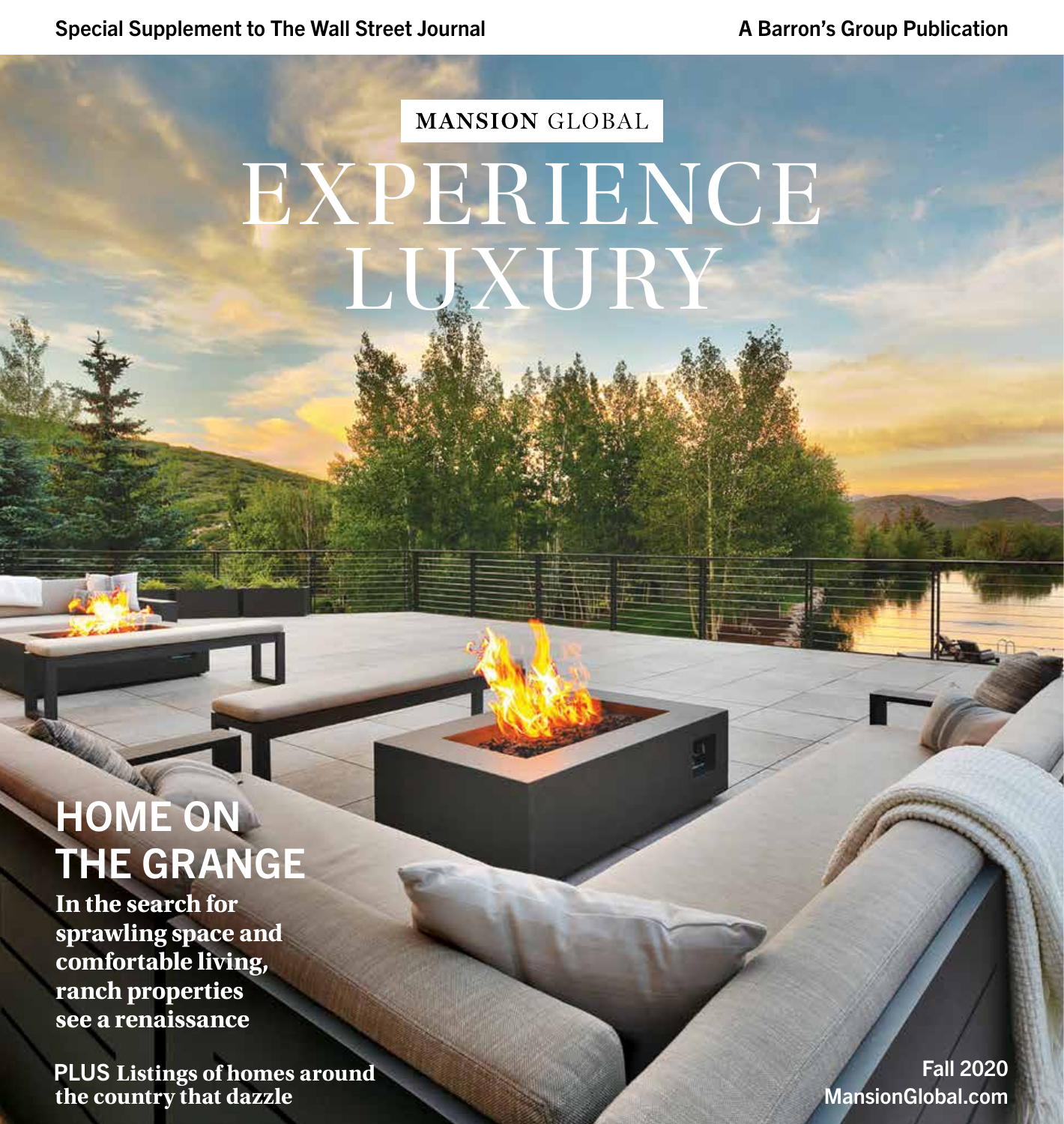## MG EXPERIENCE LUXURY MG EXPERIENCE LUXURY



Designing for warmth and comfort

## BY JENNIFER TZESES

# The Cozy Home

## Warm and Inviting

"The couple who lives in this Santa Fe, New Mexico, home have their evening cocktail in this library every day because it is so warm and inviting. The furnishings are mostly keepsakes from the owners' travels around the globe. Signature pops of color and pattern, via the Navajo carpet and the striped couch, make the room warm and inviting, while the large windows bring in a dose of nature. And there is lots of inviting seating and a fireplace to curl up with a book and relax."

**— Paul Rochford and Michael Violante of Violante & Rochford Interiors in Santa Fe, New Mexico**



## Subtle and Serene

 $\overline{\mathbf{C}}$ 

"Through large windows and a natural palette, we designed a space that is harmonious with the environment. Soft whites and neutrals ground the room, and hardwood flooring, wood accents, and textures from the pillows and throws cozy up the space. Layering different accessories and furniture styles from different periods adds to the warmth. We used the same color, with different finishes, for the walls and trim to give a very subtle and serene contrast to the room." **— Allison Babcock of Allison Babcock Design in Sag Harbor, New York** 

## mansionglobal.com **39** and the mansionglobal.com **39** and the mansionglobal com **39** and the mansionglobal com **39**

The lure of an overstuffed sofa, the soft splendor of a cashmere blanket, the layered touch of multiple textures—there are so many qualities that can give a home the warm and cozies. And sometimes, comfort is all in the eye of the beholder. We asked five top interior designers to spill the tea on what makes a cozy home.